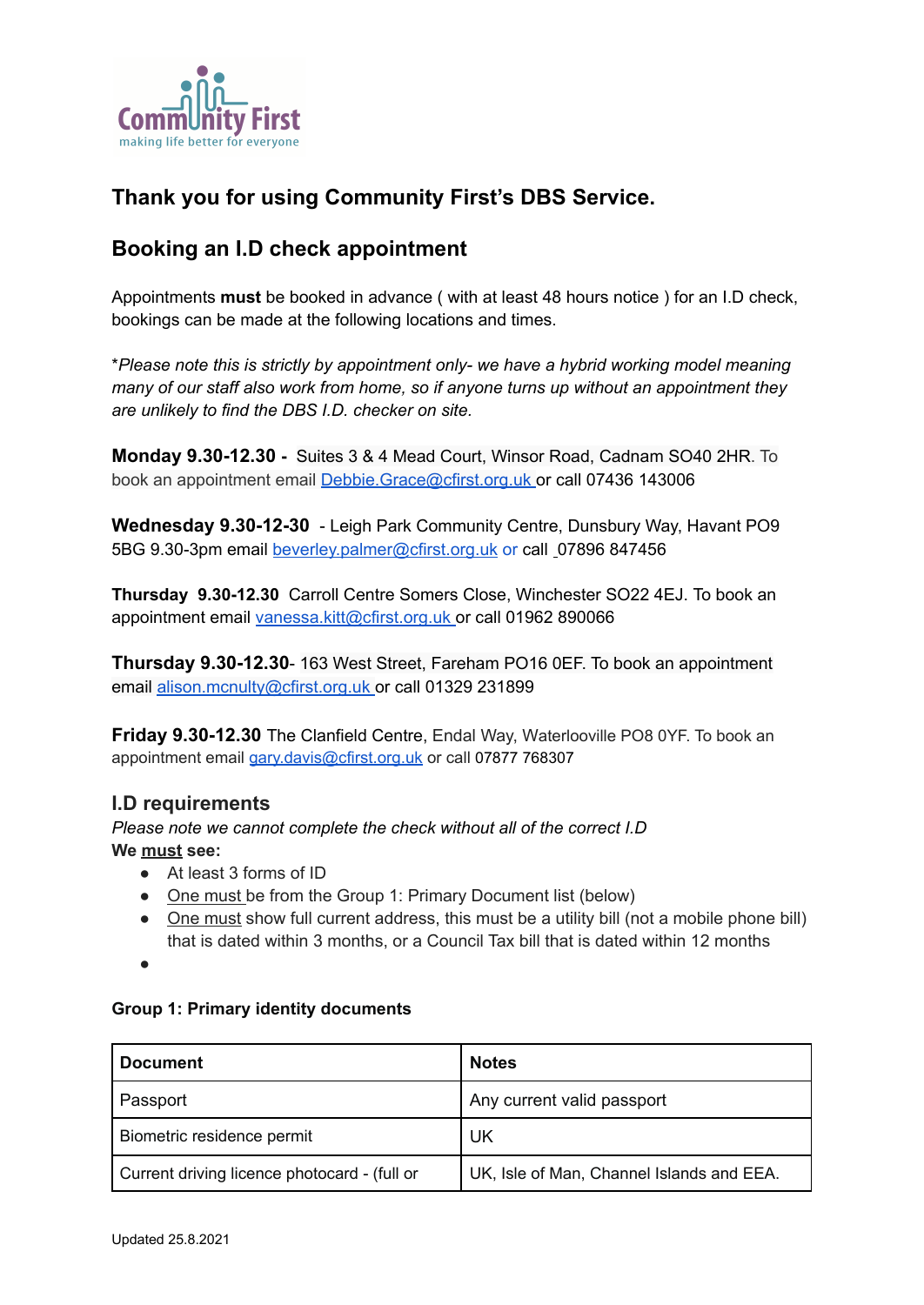

| provisional)                                            | From 8 June 2015, the paper counterpart to<br>the photocard driving licence will not be valid.                                                                 |
|---------------------------------------------------------|----------------------------------------------------------------------------------------------------------------------------------------------------------------|
| Birth certificate - issued within 12 months of<br>birth | UK, Isle of Man and Channel Islands -<br>including those issued by UK authorities<br>overseas, for example embassies, High<br><b>Commissions and HM Forces</b> |
| Adoption certificate                                    | UK and Channel Islands                                                                                                                                         |

## **Group 2a: Trusted government documents**

| <b>Document</b>                                                                          | <b>Notes</b>                                                                                                                                                                                                   |
|------------------------------------------------------------------------------------------|----------------------------------------------------------------------------------------------------------------------------------------------------------------------------------------------------------------|
| Current driving licence photocard - (full or<br>provisional)                             | All countries outside the EEA (excluding Isle<br>of Man and Channel Islands)                                                                                                                                   |
| Current driving licence (full or provisional) -<br>paper version (if issued before 1998) | UK, Isle of Man, Channel Islands and EEA                                                                                                                                                                       |
| Birth certificate - issued after time of birth                                           | UK, Isle of Man and Channel Islands                                                                                                                                                                            |
| Marriage/civil partnership certificate                                                   | UK and Channel Islands                                                                                                                                                                                         |
| Immigration document, visa or work permit                                                | Issued by a country outside the EEA. Valid<br>only for roles whereby the applicant is living<br>and working outside of the UK. Visa/permit<br>must relate to the non EEA country in which<br>the role is based |
| <b>HM Forces ID card</b>                                                                 | <b>UK</b>                                                                                                                                                                                                      |
| Firearms licence                                                                         | UK, Channel Islands and Isle of Man                                                                                                                                                                            |

### Group **2b: Financial and social history documents**

| <b>Document</b>                       | <b>Notes</b>                     | <b>Issue date and validity</b> |
|---------------------------------------|----------------------------------|--------------------------------|
| Mortgage statement                    | UK or EEA                        | Issued in last 12 months       |
| Bank or building society<br>statement | UK and Channel Islands<br>or EEA | Issued in last 3 months        |